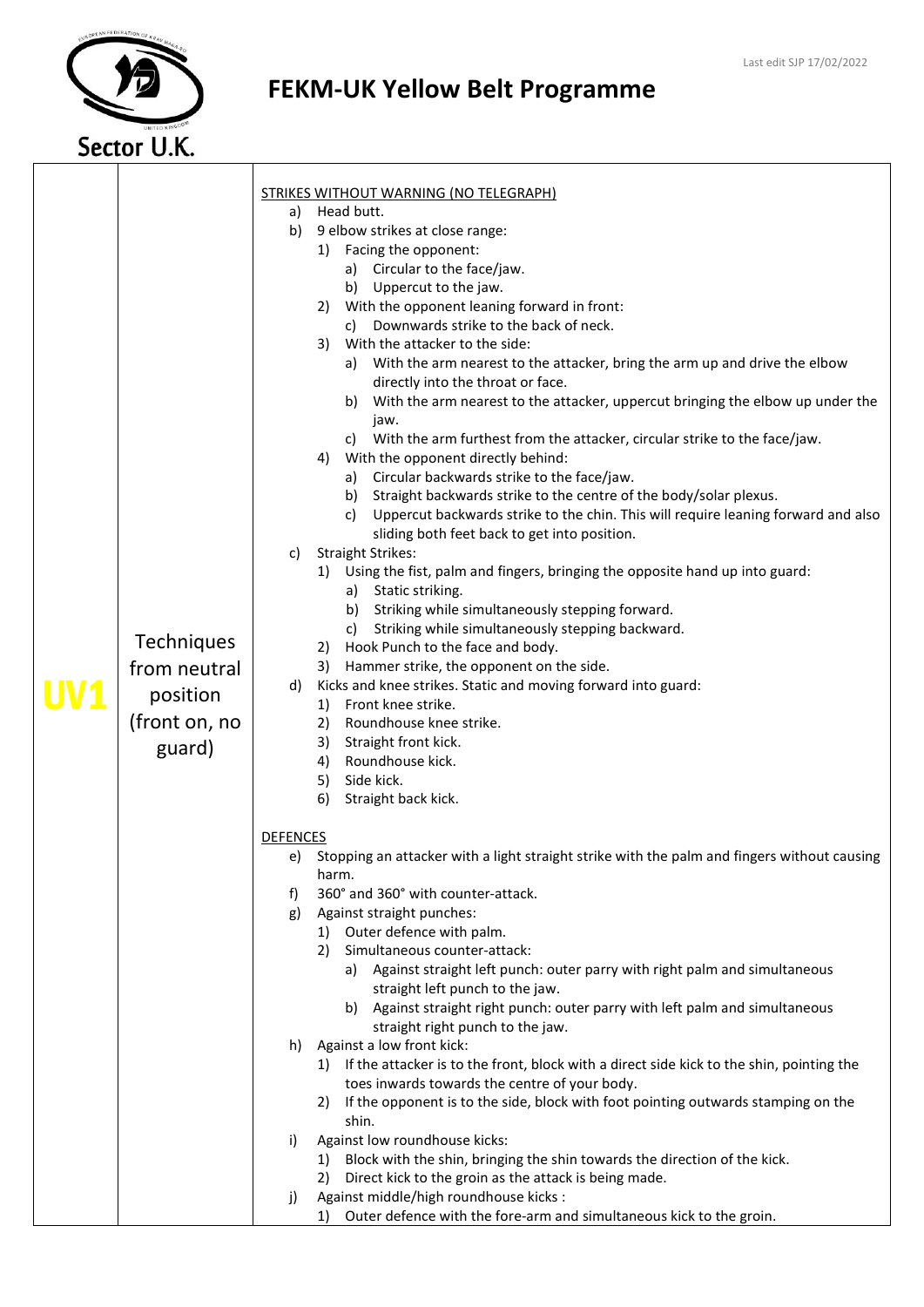| <b>Throat Grabs</b>                                                | <b>STRANGLES</b><br>Release from a strangle coming from the front:<br>a)<br>Stop the opponent with a strike to the jaw (palm) or throat (fingers) before their<br>1)<br>hands get to the neck.<br>2) Once the strangle is in place, use one hand to release and pin one of the attackers<br>hands to the chest and strike to the throat (piston punch) or jaw (palm).<br>Once the strangle is in place, hook both the opponent's hands down and away from<br>3)<br>the throat and pin to the chest while simultaneously striking with the knee to the<br>groin.<br>Release from a strangle from the side:<br>b)<br>Use the hand furthest from the attacker to release and pin one of the attackers<br>1)<br>hands to the chest, simultaneously dropping down slightly and striking up into the<br>groin with the palm of the hand nearest to the attacker. From here, bring the elbow<br>up into the solar plexus or chin of the opponent, rotate towards the attacker and<br>lean in grabbing their shoulder with that same arm so that the forearm is across<br>their throat and then strike to the groin with the knee (a small skip in may be<br>required).<br>Release from being pulled backwards by a strangle from behind<br>c)<br>1) Hook both the attacker's hands downwards while stepping backwards diagonally<br>with one foot and then with the opposite hand letting go of the attackers hand and<br>striking into the groin (keep hold of the attackers hand with the other), then rising<br>up and striking into the solar plexus or chin with the elbow. Rotate 180 degrees on<br>the foot that stepped back and in that same direction, locking the attackers elbow<br>and then striking to the groin (outer roundhouse) or knee (side kick) followed by a<br>rear hand strike to the jaw. OPTION: Possibility of wrist lock.<br><b>HEADLOCK</b><br>With the hand and foot furthest from the attacker, step round and strike with the palm<br>d)<br>to the groin, at the same time bringing the nearest arm up over the attackers near<br>shoulder with the palm facing outwards. Immediately after the strike to the groin, grab a<br>sensitive part of the attackers face (eyes, ears, nose, throat, hair) and pull backwards |
|--------------------------------------------------------------------|---------------------------------------------------------------------------------------------------------------------------------------------------------------------------------------------------------------------------------------------------------------------------------------------------------------------------------------------------------------------------------------------------------------------------------------------------------------------------------------------------------------------------------------------------------------------------------------------------------------------------------------------------------------------------------------------------------------------------------------------------------------------------------------------------------------------------------------------------------------------------------------------------------------------------------------------------------------------------------------------------------------------------------------------------------------------------------------------------------------------------------------------------------------------------------------------------------------------------------------------------------------------------------------------------------------------------------------------------------------------------------------------------------------------------------------------------------------------------------------------------------------------------------------------------------------------------------------------------------------------------------------------------------------------------------------------------------------------------------------------------------------------------------------------------------------------------------------------------------------------------------------------------------------------------------------------------------------------------------------------------------------------------------------------------------------------------------------------------------------------------------------------------------------------------------------------------------------------------------------------------|
|                                                                    | while standing up to throw the attacker to the floor. OPTION: Striking to the throat and<br>solar plexus while standing up.<br>a) Forward roll over both right and left shoulder.                                                                                                                                                                                                                                                                                                                                                                                                                                                                                                                                                                                                                                                                                                                                                                                                                                                                                                                                                                                                                                                                                                                                                                                                                                                                                                                                                                                                                                                                                                                                                                                                                                                                                                                                                                                                                                                                                                                                                                                                                                                                 |
| <b>Falls and</b><br>Rolls                                          | Backward roll over both right and left shoulder.<br>b)<br>Forward break-fall absorbed softly.<br>C)<br>Sideways break-fall, both sides.<br>d)<br>Backwards break-fall.<br>e)                                                                                                                                                                                                                                                                                                                                                                                                                                                                                                                                                                                                                                                                                                                                                                                                                                                                                                                                                                                                                                                                                                                                                                                                                                                                                                                                                                                                                                                                                                                                                                                                                                                                                                                                                                                                                                                                                                                                                                                                                                                                      |
| Techniques<br>from guard<br>position and<br>fighting<br>techniques | <b>BASICS</b><br>General guard position.<br>a)<br>Moving in all directions while maintaining a good defence and guard position.<br>b)<br>Moving (stepping) in different directions in guard in order to evade the opponent's<br>c)<br>strikes while breaking the distance and changing direction.<br><b>STRIKES</b><br>Head-butt<br>d)<br>Elbow strikes:<br>e)<br>Circular strike - face.<br>1)<br>Low diagonal strike to the face removing opponents guard hand<br>2)<br>3)<br>Uppercut strike - face.<br>Straight strike with vertical forearm to the face<br>4)<br>Low elbow strike to the body stepping forward<br>5)<br>Straight strikes:<br>f)<br>Using the fist, palm and fingers to the eyes and throat.<br>1)<br>Striking (all hand positions) while moving in different directions.<br>2)<br>Low punch to the body moving forwards in attack and backwards in defence.<br>3)<br>Combination of punches.<br>4)<br>Simple combination of two punches.<br>5)<br>Right and left hooks at various heights and distances.<br>6)                                                                                                                                                                                                                                                                                                                                                                                                                                                                                                                                                                                                                                                                                                                                                                                                                                                                                                                                                                                                                                                                                                                                                                                                               |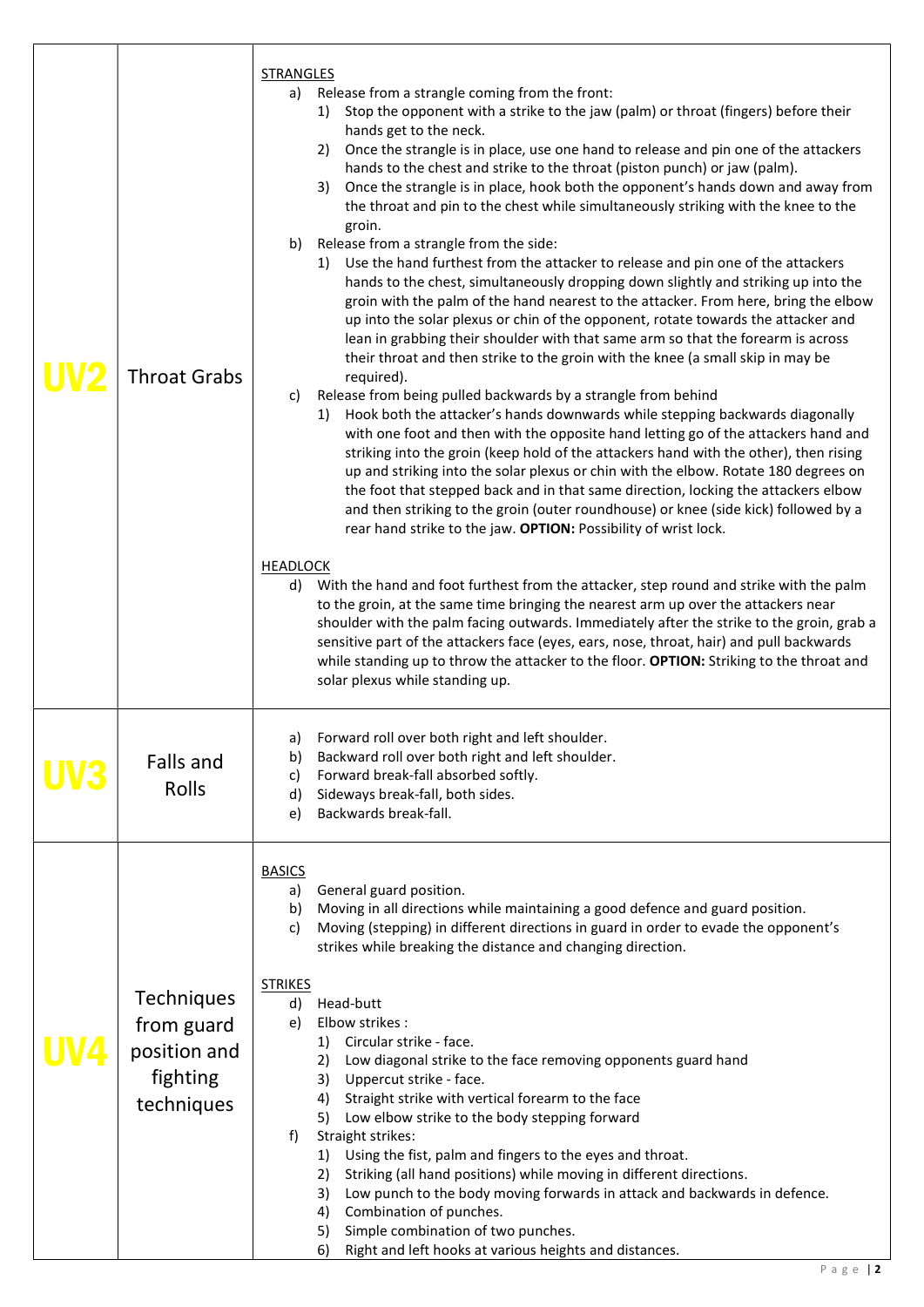| <b>Techniques</b><br>from guard<br>position and<br>fighting<br>techniques | Hammer strike.<br>g)<br>Kicks and knee strikes:<br>h)<br>Front knee strike.<br>1)<br>Roundhouse knee strike.<br>2)<br>3)<br>Front kick: Lead and rear legs.<br>Roundhouse kick: Lead and rear legs.<br>4)<br>5)<br>Side kick: Lead leg only.<br>Straight back kick: Lead leg only.<br>6)<br>Skip in kicks (no retreat) for all kicks, lead leg only.<br>7)<br>Combination of punches and kicks or kicks and punches.<br>i)<br>Shadow boxing.<br>j)<br>DEFENCES AGAINST PUNCHES<br>Against straight punches, with a simultaneous counter-attack:<br>k)<br>1) Against straight left punch: outer parry with right palm and simultaneous straight left<br>punch under the attackers arm to the jaw.<br>2) Against straight right punch: outer parry with left palm and simultaneous straight<br>right punch under the attackers arm to the jaw.<br>Against straight punches, with a downwards defence:<br>$\vert$<br>1) Against a right punch (rear hand): outer parry with the left palm forcing the attackers<br>arm diagonally downwards, countering simultaneously over the top with the right<br>hand. N.B. if the attacker is much taller, 360 is better here<br>m) Against a hook: 360 defence with the fore-arm striking the attacker's upper arm. Tuck<br>the head down and strike simultaneously with the other hand.<br>Against a low punch to the body: Outer parry with the lead forearm, holding it vertical<br>n)<br>and using the elbow to bring it across in defence and counter afterwards with a straight<br>punch.<br><b>DEFENCES AGAINST KICKS</b><br>Against a left or right kick to the groin:<br>O)<br>Raise the lead leg in defence and as the foot returns to the floor, counter with a<br>1)<br>straight strike with the lead hand. |
|---------------------------------------------------------------------------|-------------------------------------------------------------------------------------------------------------------------------------------------------------------------------------------------------------------------------------------------------------------------------------------------------------------------------------------------------------------------------------------------------------------------------------------------------------------------------------------------------------------------------------------------------------------------------------------------------------------------------------------------------------------------------------------------------------------------------------------------------------------------------------------------------------------------------------------------------------------------------------------------------------------------------------------------------------------------------------------------------------------------------------------------------------------------------------------------------------------------------------------------------------------------------------------------------------------------------------------------------------------------------------------------------------------------------------------------------------------------------------------------------------------------------------------------------------------------------------------------------------------------------------------------------------------------------------------------------------------------------------------------------------------------------------------------------------------------------------------------------------|
|                                                                           | Block with front foot (side kick to shin), or rear foot (stomp kick with toes pointing<br>2)<br>outwards).<br>Against left or right kick to the body: Outer parry with the lead forearm, holding it<br>p)<br>vertical and using the elbow to bring it across in defence and counter afterwards with a<br>straight punch.<br>Against low outer roundhouse kick to the knees:<br>q)<br>Lean forwards on the front leg making it strong and turn the knee towards the kick.<br>1)<br>2)<br>Raise the lead leg and block with the shin.<br>3) Withdraw the front leg to make the kick miss.<br>4) If the attacker is kicking with the rear leg, then front kick to the groin.<br>Against high outer roundhouse kicks to the body:<br>r)<br>Inner defence with the fore-arm and simultaneous kick to the groin.<br>1)                                                                                                                                                                                                                                                                                                                                                                                                                                                                                                                                                                                                                                                                                                                                                                                                                                                                                                                                            |
| Groundwork                                                                | Basic movements.<br>a)<br>1)<br>Bridge.<br>2)<br>Shrimp.<br>On the floor and defending against a standing opponent:<br>b)<br>First position: Back on the ground, both feet up towards opponent, arms in guard.<br>1)<br>Attacker starts to move to the side:<br>2)<br>Raise hips up and use both elbows to shift both feet towards attacker<br>i)<br>Put one foot on the floor, lift hips and push to rotate towards the attacker -<br>ii)<br>the leg used to push is on the same side as the attacker is moving towards<br>Getting up : Lift up and balance on a foot and hand on opposite sides of the body,<br>3)<br>lean forward and pull the other leg underneath until it can be placed flat on the floor<br>behind and then stand up into guard position.<br>Techniques from the guard position (between the legs of the person on the floor):<br>C)<br>The defender is in the attacker's guard:<br>1)<br>a) Learn how to be stable in the position, strike the attacker and get up safely.                                                                                                                                                                                                                                                                                                                                                                                                                                                                                                                                                                                                                                                                                                                                                          |